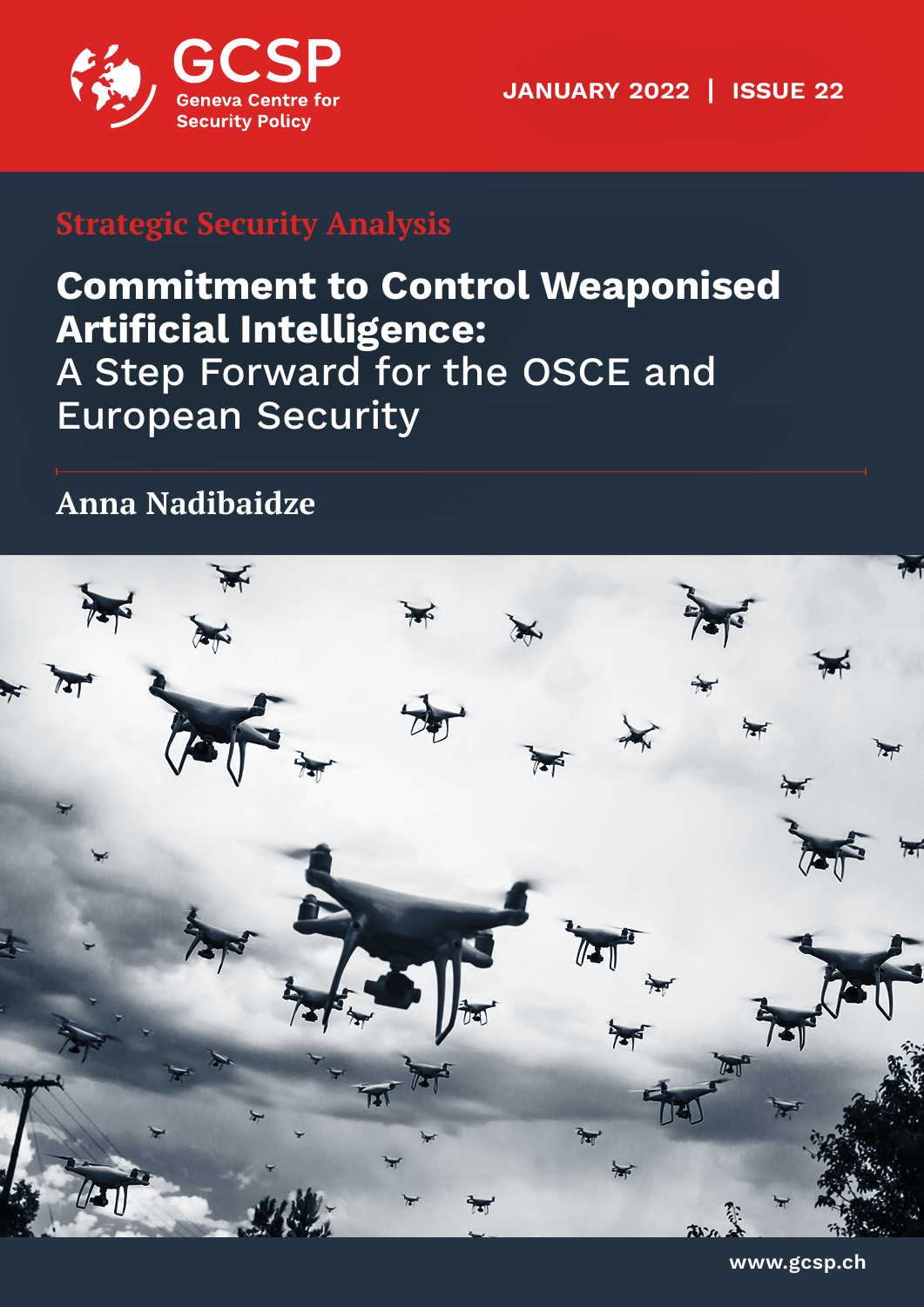# **Commitment to Control Weaponised Artificial Intelligence:** A Step Forward for the OSCE and European Security

## **Anna Nadibaidze**





The Organization for Security and Co-operation in Europe (OSCE), jointly with the Institute for Peace Research and Security Policy at the University of Hamburg (IFSH) and in partnership with the Geneva Centre for Security Policy (GCSP), Moscow State University of International Relations (MGIMO) and the Vienna Centre for Disarmament and Nonproliferation (VCDNP), has launched an "OSCE-IFSH Essay Competition: Conventional Arms Control and Confidence- and Security-Building Measures in Europe". The project aims at facilitating the continuity of knowledge and expertise on arms control and CSBM processes at the OSCE among students and recent graduates interested in peace and security studies. This essay has participated in the 2021 competition and has been awarded the first prize ex-aequo.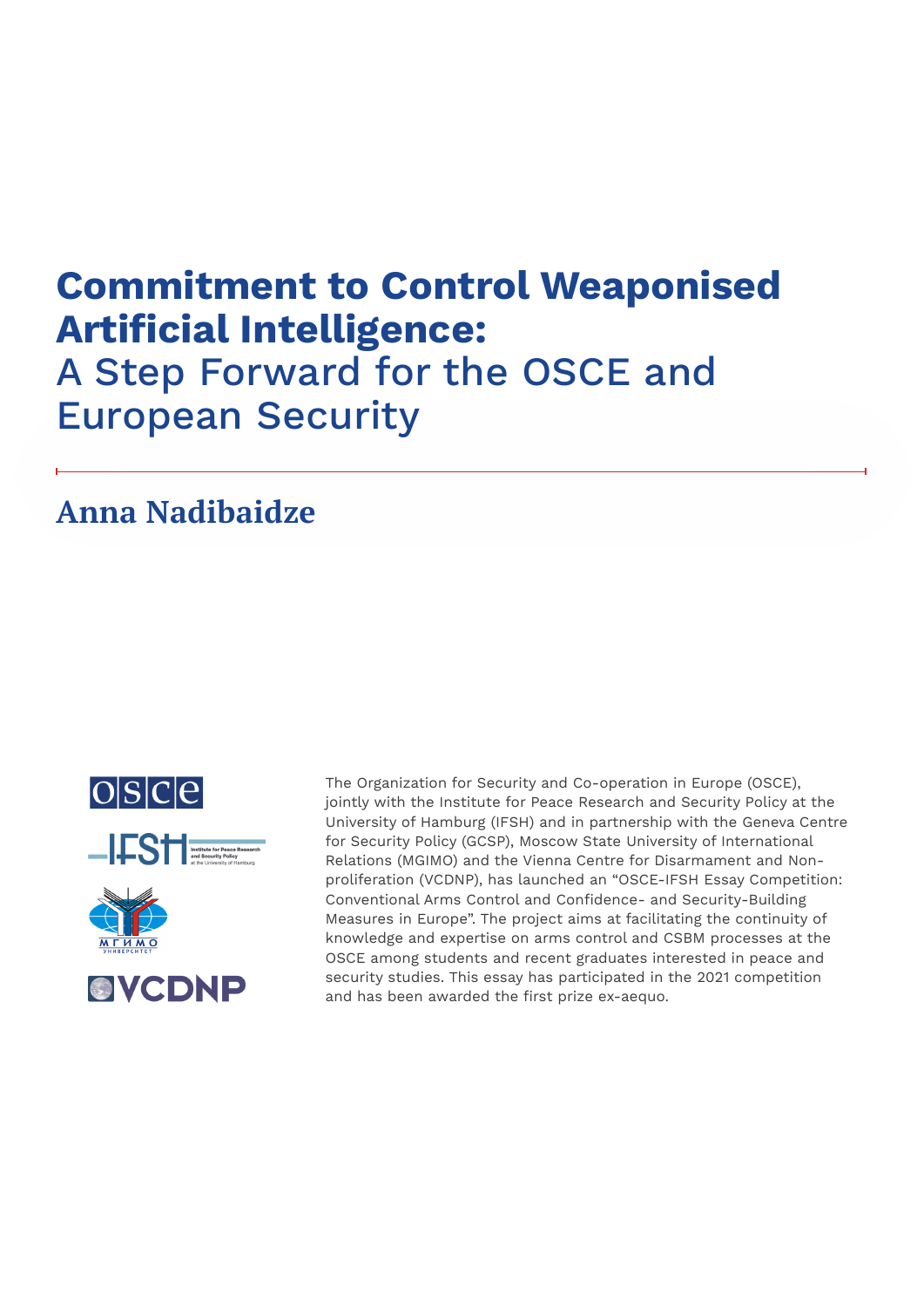#### **Key Points**

- The global debate on weaponised artificial intelligence (AI) often focuses on futuristic "killer robots", which risks overlooking the fact that these technologies are already part of the security landscape.
- Diminishing human control over the use of force and the differences in states' discourse pose a considerable risk for European security and stability.
- The impact of AI is not inevitable, and states should address this issue through political means, such as a political declaration with a commitment to ensuring human control over the use of force.
- With its inclusive membership, the Organization for Security and Cooperation in Europe (OSCE) can and should become the platform through which its participating States can take a step forward in the global debate on weaponised AI.

#### **About the Author**

**Anna Nadibaidze** is a PhD fellow at the University of Southern Denmark's Centre for War Studies. Her doctoral research explores the relationship between the development of Artificial Intelligence (AI) and Russian state identity. She is also a researcher for the European Research Councilfunded AutoNorms Project, which examines how autonomous weapons systems shape international norms. She holds an MSc in International Relations from the London School of Economics.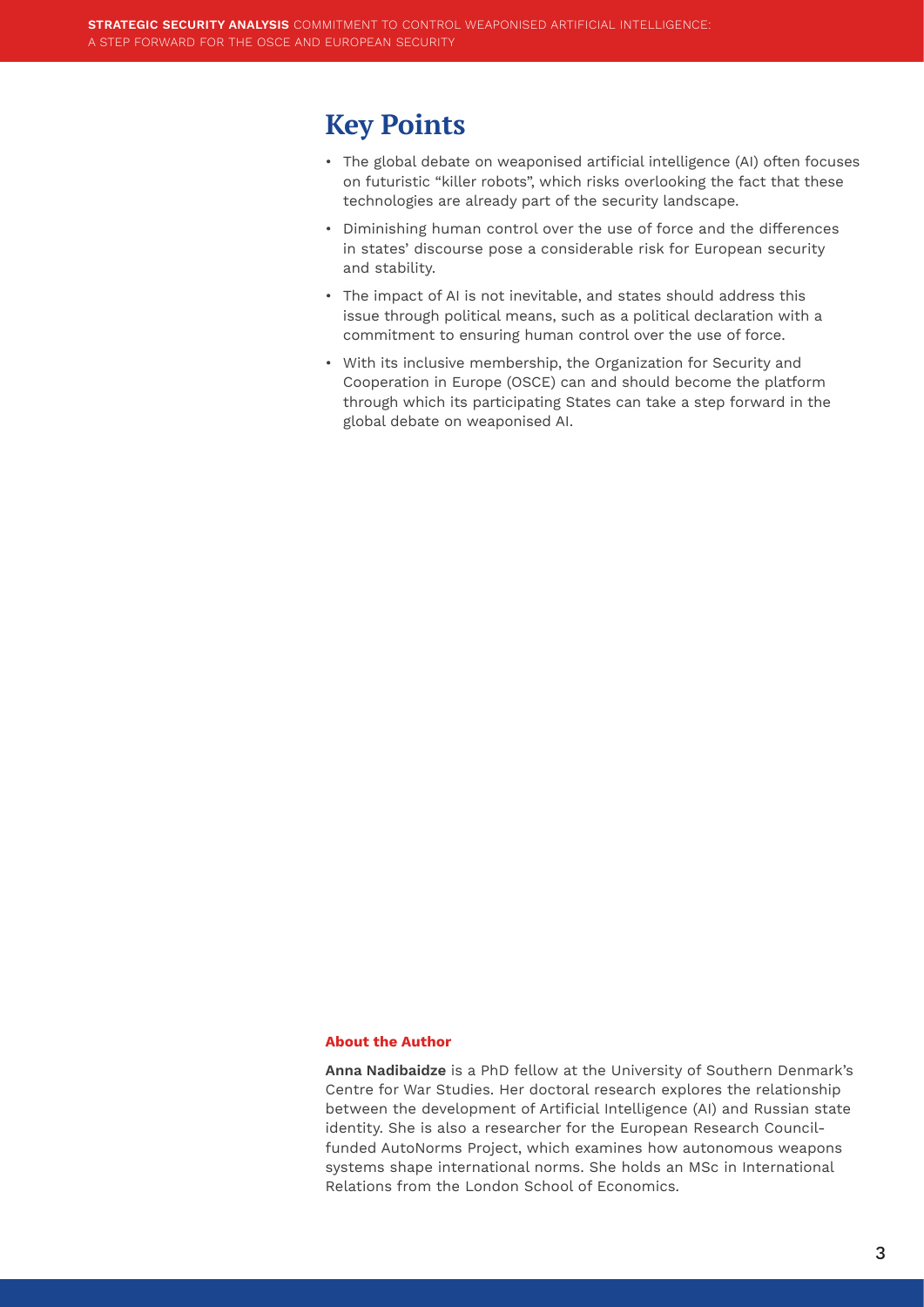#### <span id="page-3-0"></span>**Introduction**

Recent technological and political developments in OSCE participating States suggest a strong interest in pursuing, testing and using weaponised AI and weapons systems with increasingly autonomous features controlled by algorithms. In May 2021 Defence Minister Sergei Shoigu announced that Russia had begun producing combat robots "capable of fighting on their own",**[1](#page-9-0)** while the French Army is planning to introduce robotic systems by 2040.**[2](#page-9-0)** The United Kingdom (UK) government has stated its objective of achieving "a leading role in critical and emerging technologies"**[3](#page-9-0)** and has established a Defence Artificial Intelligence and Autonomy Unit to better understand them.**[4](#page-9-0)** In the United States, the National Security Commission on Artificial Intelligence has urged the government "not [to] be a witness to the AI revolution in military affairs".**[5](#page-9-0)**

The global discussion about autonomous weapons systems is often framed in a futuristic way and focuses on lethal autonomous weapons systems (LAWS) – colloquially called "killer robots" – or the "AI arms race". But weaponised AI is already a reality of European security. Thus far participating States have been reluctant to utilise the OSCE platform to address the risks caused by the increasing autonomy of weapons systems. Building on this issue, this essay intends to address the following questions: (1) how does the lack of regulation of weaponised AI affect security and stability in Europe? and (2) what role can the OSCE play in mitigating the risks related to weaponised AI?

### **Weaponised AI practices: implications for European security**

A United Nations (UN) Security Council report published in March 2021 stated that "lethal autonomous weapons systems were programmed to attack targets without requiring data connectivity between the operator and the munition" during the Libyan civil war, referring to the Turkish-made Kargu 2 armed loitering drone.**[6](#page-9-0)** This sparked a wave of worldwide media reaction, with many headlines claiming that the "age of autonomous killer robots" has arrived.**[7](#page-9-0)** While it is difficult to assess whether a weapon system has been operated in an autonomous mode, whether in Libya or elsewhere, this episode indicates that there is increased public awareness that AI-based weapons are currently being developed, tested and used.**[8](#page-9-0)** In fact, more attention should be paid to the fact that AI-based autonomy at various levels is already present, among others in armed aerial loitering drones, ground vehicles and air defence systems. The concept of autonomy has many definitions and interpretations but is generally understood to be the ability of a machine to perform an intended task without human intervention by using the interaction of its sensors and computer programming with the environment.**[9](#page-9-0)**

Weaponised AI is affecting European security and stability in two main ways. Firstly, due to the absence of international regulations on the use of weaponised AI, the growing trend of automation and autonomy in weapons systems is silently changing the way in which humans are involved in the use of force.**[10](#page-9-0)** Current applications of weaponised AI are shifting the understanding of human control involved in critical functions of weapons systems, especially those of identifying and attacking targets.**[11](#page-9-0)** For example, many OSCE participating States use air defence systems with automatic or semi-automatic features. The automation of critical functions of air defence systems "has diminished the capacity of human

The global discussion about autonomous weapons systems is often framed in a futuristic way, but weaponised AI is already a reality of European security.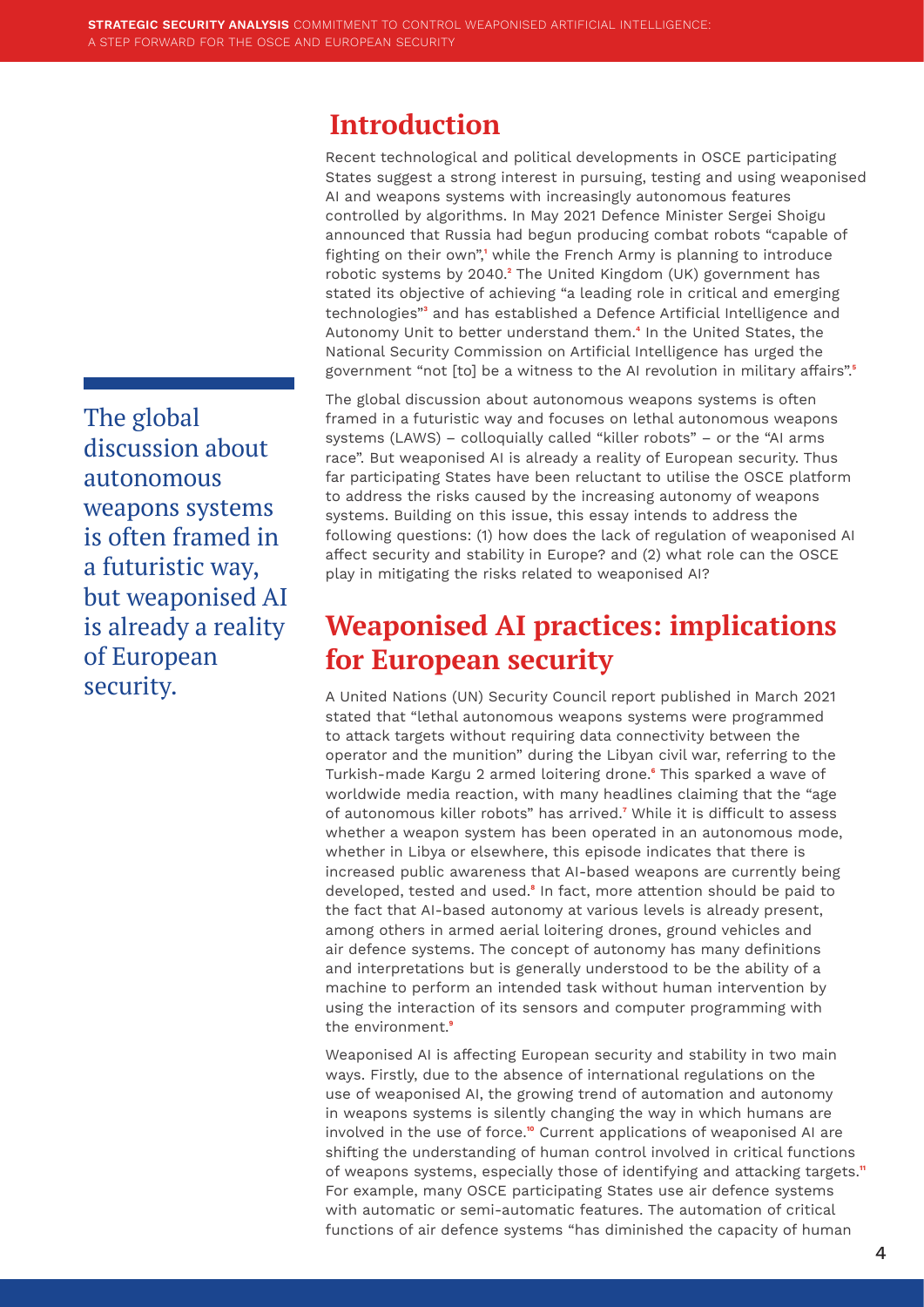<span id="page-4-0"></span>operators to exercise meaningful human control over specific targeting decisions".**[12](#page-9-0)** The use of autonomy is gradually changing warfare norms, similarly to the way in which the proliferation of armed drones has encouraged targeted killing operations.**[13](#page-9-0)** Such developments pose legal, ethical and security risks.

The diminishing role of human control over weapons systems also infringes upon several principles of international humanitarian law (IHL) applicable to armed conflict.**[14](#page-9-0)** The principles of moral responsibility and accountability are challenged by the process of delegating crucial decisions such as selecting and attacking a target to an autonomous function that has no moral agency.**[15](#page-9-0)** Current AI-based weapons systems are said to be unable to satisfy the requirements of distinction between legitimate and illegitimate targets during combat. These types of weapons systems lack the situation awareness necessary to discriminate between combatants and civilians.**[16](#page-9-0)**

Moreover, a diminishing human involvement in the operation of weapons systems with autonomous features has substantial security risks, since the risk of potentially catastrophic failure "can never be entirely eliminated".**[17](#page-9-0)** Humans do not fully understand AI-based weapons systems, and the declining role of humans in their operation exacerbates this knowledge gap. As a UN Institute for Disarmament Research report has noted, "All complex weapon systems can have failure modes that cannot be foreseen. But it is likely to be harder to anticipate, quantify and characterize the risks associated with those issues in autonomous weapons".**[18](#page-9-0)** The factors causing these risks include an acceleration of the speed of warfare,**[19](#page-9-0)** a destabilising effect,**[20](#page-9-0)** the strengthening and "normalisation" of practices such as targeted killings,**[21](#page-9-0)** an increase in the asymmetries of warfare,**[22](#page-9-0)** and the proliferation of autonomous weapons among terrorist organisations and non-state actors.**[23](#page-9-0)**

Both Azerbaijan and Armenia used uninhabited aerial vehicles during the 2020 Nagorno-Karabakh conflict, and several IHL violations such as indiscriminate attacks on civilians were recorded.**[24](#page-9-0)** While these weapons systems are not officially classified as LAWS, many analysts have deemed their use to be an efficient way of conducting warfare that could contribute to other states' pursuit of similar technologies. Since there is no way of verifying the level of human control over these systems, operational practices are silently continuing to change the norms of war and legitimise the use of weaponised AI. In other words, "the operational trend towards developing AI-enabled weapon systems continues and is on track to becoming established as 'the new normal' in warfare".**[25](#page-9-0)** While there are no legal norms defining a responsible use of weaponised AI, the way in which states use this technology will continue to shape the way warfare is conducted and may increase risks to European and global security.

Secondly, the discourse surrounding weaponised AI – i.e. how OSCE participating States talk about LAWS – also has a considerable impact on European security. Both a common definition of LAWS and agreement on the appropriate level of human control over weapons systems are lacking, resulting in the misinterpretation of the risks that arise. Looking at the discourse of three major players in European security − France, Russia, and the United Kingdom − one sees that their official positions converge on the importance of retaining human control over these weapons. The French Armed Forces minister has said that "France refuses to entrust the decision of life or death to a machine that would act in a completely autonomous manner and would be beyond any human control".**[26](#page-9-0)** Russia has said that it "is committed to the need to maintain human control over

Current AI-based weapons systems are said to be unable to satisfy the requirements of distinction between legitimate and illegitimate targets during combat.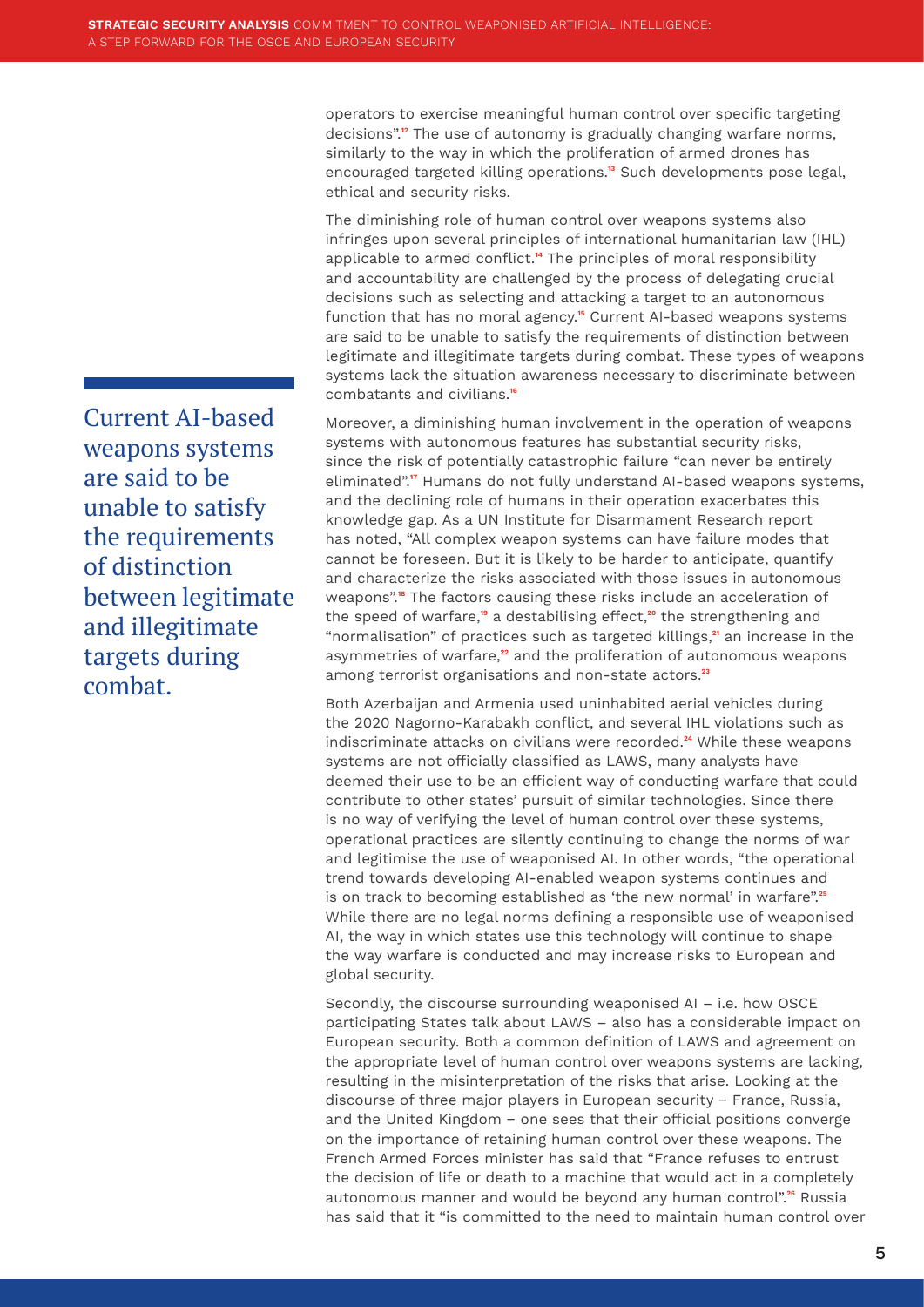<span id="page-5-0"></span>LAWS, no matter how 'advanced' these systems may be".**[27](#page-9-0)** The UK Ministry of Defence has noted, "the operation of our weapon systems will always be under human control and no UK weapons systems will be capable of attacking targets without this".**[28](#page-9-0)**

Nevertheless, autonomy and the concept of appropriate human control over weapons systems are perceived differently. Russia remains opposed to a legally binding treaty that would ban LAWS, arguing that the definition of LAWS should "strike a balance between humanitarian concerns and [the] legitimate defence interests of states".**[29](#page-9-0)** France has suggested a division between "fully" and "partially" LAWS and is only prohibiting "fully" autonomous weapons.**[30](#page-9-0)** Meanwhile, the UK has stated that "an autonomous system is capable of understanding higher-level intent and direction", a definition that is more precise and constraining on the user**[31](#page-9-0)** and is "clearly out of step with the definitions used by most other governments".**[32](#page-9-0)**

As a common denominator, these states agree on the principle that weapons systems should not function completely autonomously. However, the differences in their views create misperceptions about the uses of AI, specifically among the leading states in this sphere, which are all carefully watching one another's technological developments. There are risks of misunderstanding, for instance when one state is developing a weapon system that another state considers to be a lethal autonomous system. Such communication issues can lead to a security dilemma in which "one state's pursuit of greater automation and faster reaction times undermines other states' security, leads them to similarly pursue more automation just to keep up" and encourages experts to speak of an "AI arms race".**[33](#page-9-0)**

As a possible response, several states, scholars, and civil society organisations have been arguing for a ban on LAWS. Since 2013 this issue has been discussed in the framework of the UN Convention on Certain Conventional Weapons (CCW). A Group of Governmental Experts (GGE) on emerging technologies related to LAWS was established in 2016 to pursue the debate in a more formal setting. However, the discussions are often framed in futuristic terms, focusing on "killer robots" and their potential to operate fully autonomously and without human oversight, while existing weapons systems with increasingly autonomous features already have the potential to affect security and stability.

At the same time, the implications of weaponised AI for European and international security are not set in stone. Ultimately, AI is not an agent that decides its own path. The trajectory of weaponised AI, as other technologies in the military sphere used for conventional weapons, is not inevitable. The AI arms race scenario may or may not develop: much will depend on how states decide to use the AI capabilities that they are pursuing.

As a possible response, several states, scholars, and civil society organisations have been arguing for a ban on LAWS.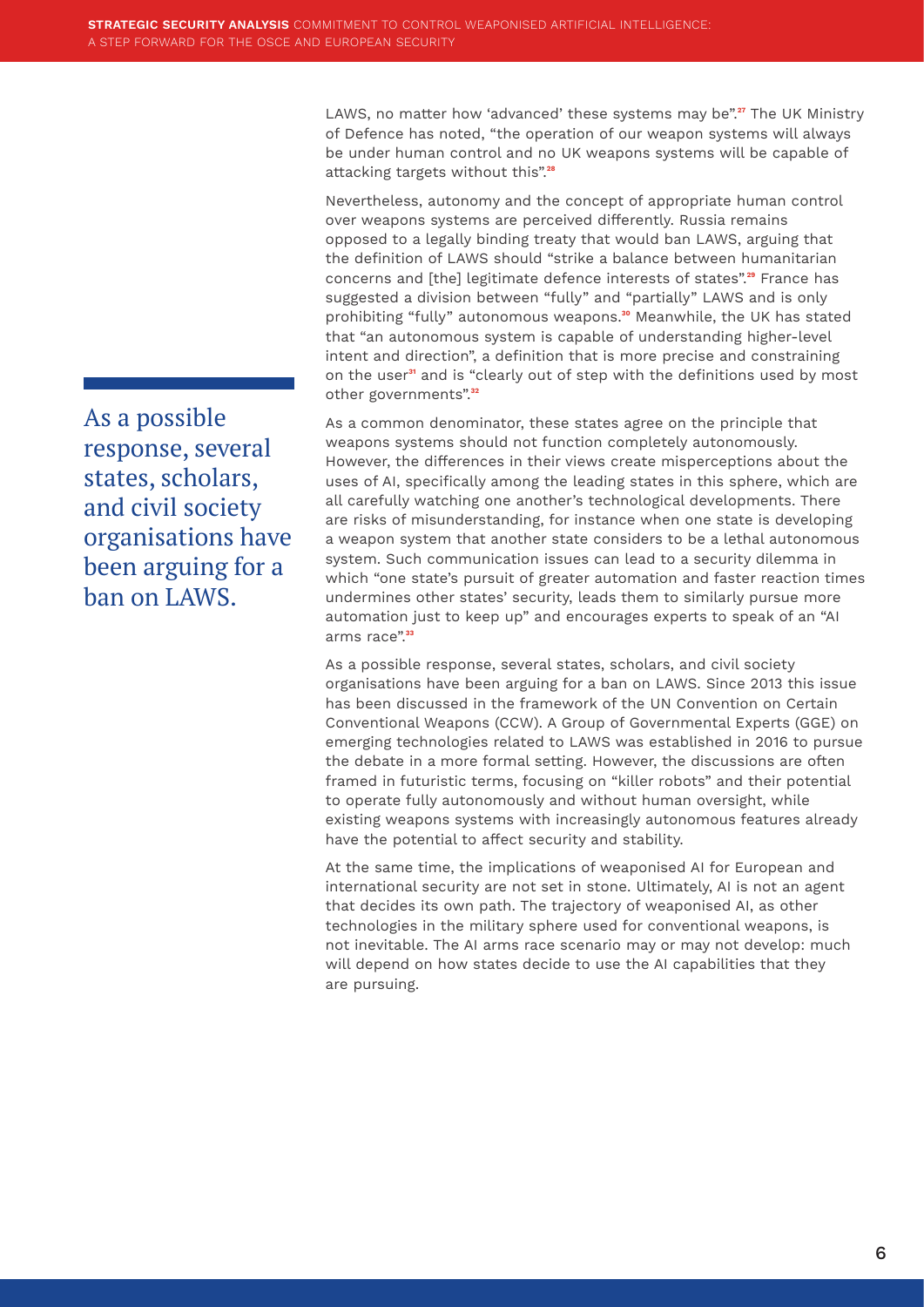#### The OSCE's inclusive approach is needed to show that tensions can be dealt with in a forum rather than on the battlefield.

#### <span id="page-6-0"></span>**Strengthening human control: the role of the OSCE**

Reaching a common position on weaponised AI regulation is challenging. The current global and European political atmosphere is one of distrust, particularly between two major European security players: Russia and the United States. In June 2021 both President Joe Biden and President Vladimir Putin said that the bilateral relationship "has deteriorated to its lowest point in recent years".**[34](#page-10-0)** There is also distrust of technologies such as the Internet, AI, 5G, and robotics, not least because they can be weaponised and used for threatening activities such as cyber attacks. This environment makes it difficult to attain a common understanding and commit to agreed principles on the use of weaponised AI. Nevertheless, the OSCE possesses some key advantages that could make it the platform for taking a step forward in the global debate.

Just like the CCW, the OSCE operates by consensus, which requires it to seek a compromise among participating States on whatever issue is being discussed. However, the organisation has been historically known for its ambition to form an inclusive security community and to build practices that "suggest a new model of international security" that is "comprehensive", "indivisible", and "cooperative".**[35](#page-10-0)** The OSCE's predecessor, the Conference on Security and Cooperation in Europe, was a symbol of détente between the United States and the Soviet Union, and a place for two rivals to find compromise on security issues, demonstrating the possibility of coexistence on the European continent.**[36](#page-10-0)** The OSCE has not only been able to survive, but also to adapt to the rising security challenges of the new world order. Its broad membership and comprehensive approach to security make it a key – if not the most – legitimate institution for European security.**[37](#page-10-0)** At a time when some experts debate whether Russian-US relations have entered a new cold war, the OSCE's inclusive approach is needed to show that tensions can be dealt with in a forum rather than on the battlefield.

Other international institutions have demonstrated their ambitions to create some form of AI regulation. In April 2021 the European Commission presented its legal framework proposal, which could lay down a path towards defining a regional approach to governing weaponised AI.**[38](#page-10-0)** The North Atlantic Treaty Organization (NATO) has also set out its principles for the responsible use of AI in the area of defence.**[39](#page-10-0)** The key difference is that these institutions have favoured exclusive membership in terms of which prospective countries need to fulfil specific conditions to join. However, the OSCE has relatively broad accession rules because it was initially based on the concept of geopolitical diversity.**[40](#page-10-0)** Settling the differences and misunderstandings between different actors, especially Russia and the United States, is a key step in achieving a security agreement such as a commitment to human control over weaponised AI. In recent years the Russian discourse has expressed disappointment that Western countries have made NATO the main European security organisation.**[41](#page-10-0)** By engaging with Russia on the issue of weaponised AI within the OSCE framework, the United States would contribute to easing the tensions between it and Russia, while also diminishing the chances of misunderstanding and misinterpretation. The OSCE's inclusive membership is thus a valuable advantage in terms of building trust and mitigating the security implications of modern technologies.**[42](#page-10-0)**

What should be the way forward? In the 2019 Luxembourg Declaration on Advancing Sustainable Development to Promote Security, the OSCE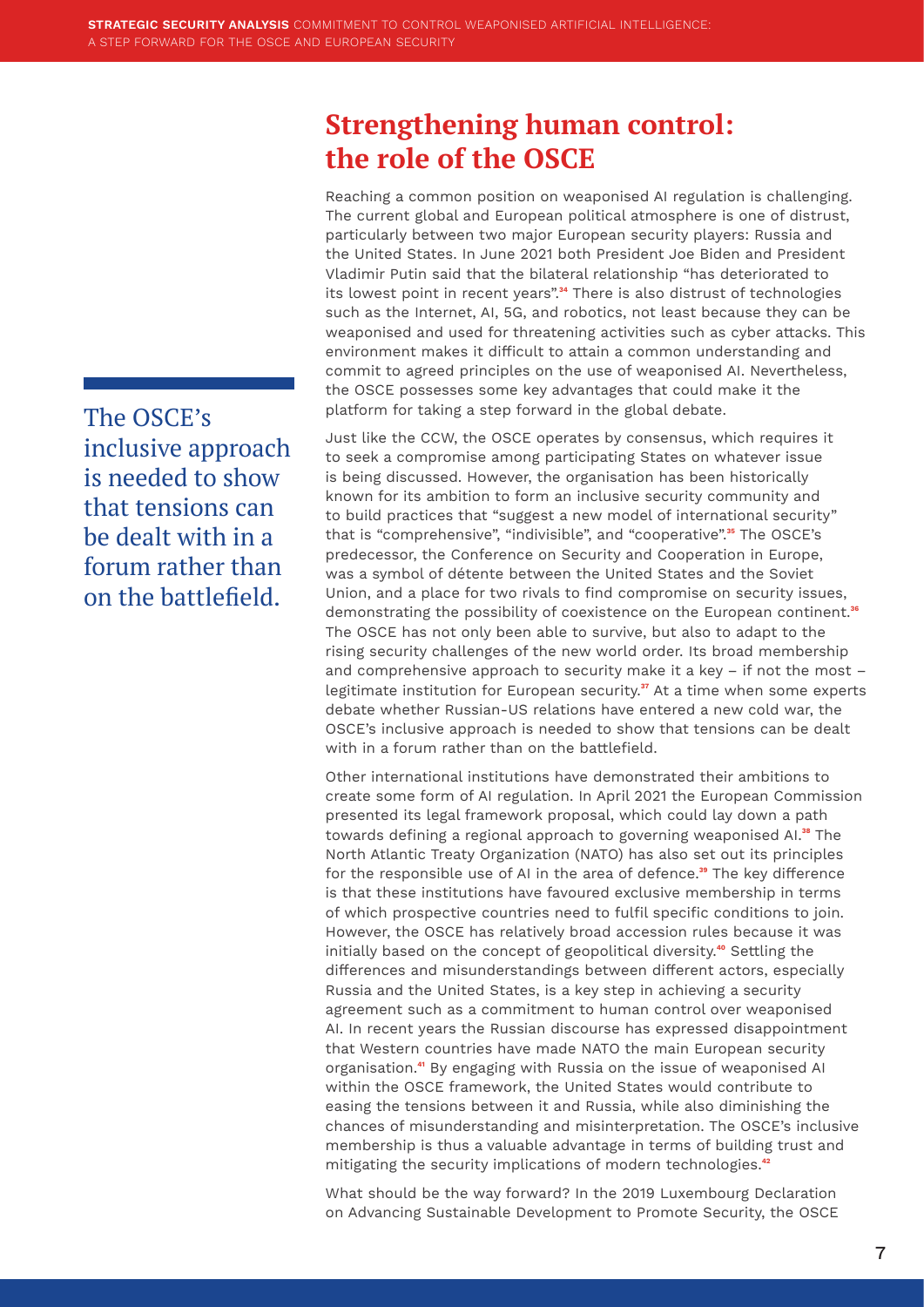Shifting the discussion towards the current impacts of weaponised AI rather than the potential future impact of "killer robots" would help to mitigate the risks inherent in these technologies.

<span id="page-7-0"></span>Parliamentary Assembly urged "participating States to support international negotiations to ban lethal autonomous weapons with a view to establishing international, legally binding rules".**[43](#page-10-0)** A legally binding treaty banning the development of weaponised AI would be challenging, given that, unlike nuclear weapons or blinding lasers, AI is not a specific type of weapon and can also be applied for civilian use.**[44](#page-10-0)** Some participating States hold the position that a ban will affect the development of useful civilian technology. Within the framework of the CCW, Russia has argued that banning LAWS too hastily could "hinder technological progress",**[45](#page-10-0)** while the UK government believes that "a legally binding instrument which hampers the legitimate development and use of such technologies would be counterproductive".<sup>[46](#page-10-0)</sup>

As a realistic starting point, the OSCE's confidence- and securitybuilding measures (CSBMs) could provide a framework to exchange information and observations on the use of weaponised AI, in order to facilitate communication and dialogue.**[47](#page-10-0)** The OSCE already has CSBMs for information communication technologies, which, like weaponised AI, create "an area with much room for speculation, doubt, and ambiguity" and "increase the potential for tensions between States".**[48](#page-10-0)** There is also the potential to go further than exchanging information informally within the CSBMs framework.

Based on the recommendations of the International Panel on the Regulation of Autonomous Weapons, the next step should be to "focus on the obligation to maintain human control over the use of force", which would "apply to all conventional weapons".**[49](#page-10-0)** Taking this path will avoid the debate on defining LAWS, which has been hindering the progress of the CCW discussions. In 2019 the GGE on LAWS adopted a set of guiding principles that are broad, have no legally binding force and do not clarify the concept of human control, only stating that "human responsibility for decisions on the use of weapons systems must be retained since accountability cannot be transferred to machines".**[50](#page-10-0)** While OSCE member States accept in principle the importance of human control, they have until now not been able to agree on a common definition of this concept. The commitment to human control should be enshrined in a normative framework such as a political declaration or a manual of best practices. Any such document would already be a step forward. It could be part of the Vienna Document or the result of a new OSCE working group.

Importantly, an OSCE political declaration or guide on human control and weaponised AI would not undermine or negate the efforts at the CCW but would build on them. Shifting the discussion towards the current impacts of weaponised AI rather than the potential future impact of "killer robots" would help to mitigate the risks inherent in these technologies. It would demonstrate that finding consensus, especially in an atmosphere of political distrust, is possible. While debates at the CCW continue, the operational trend towards further autonomy in the armed forces of OSCE participating States is a reality. Practices related to the use of weaponised AI have the potential to shape warfare norms. Yet this trajectory is not inevitable, and with the right approach, a political declaration containing a common definition of human control would be a realistic achievement.

A political declaration should therefore contain a commitment to retaining human control over AI-driven weapons systems. This would be a crucial step towards addressing regional security threats and creating an international framework on weaponised AI. The history and membership of the OSCE make it the most appropriate organisation to build trust and take a key step forward on weaponised AI when global discussion at the UN is stalling and operational trends continue to increase the use of autonomous weapons systems.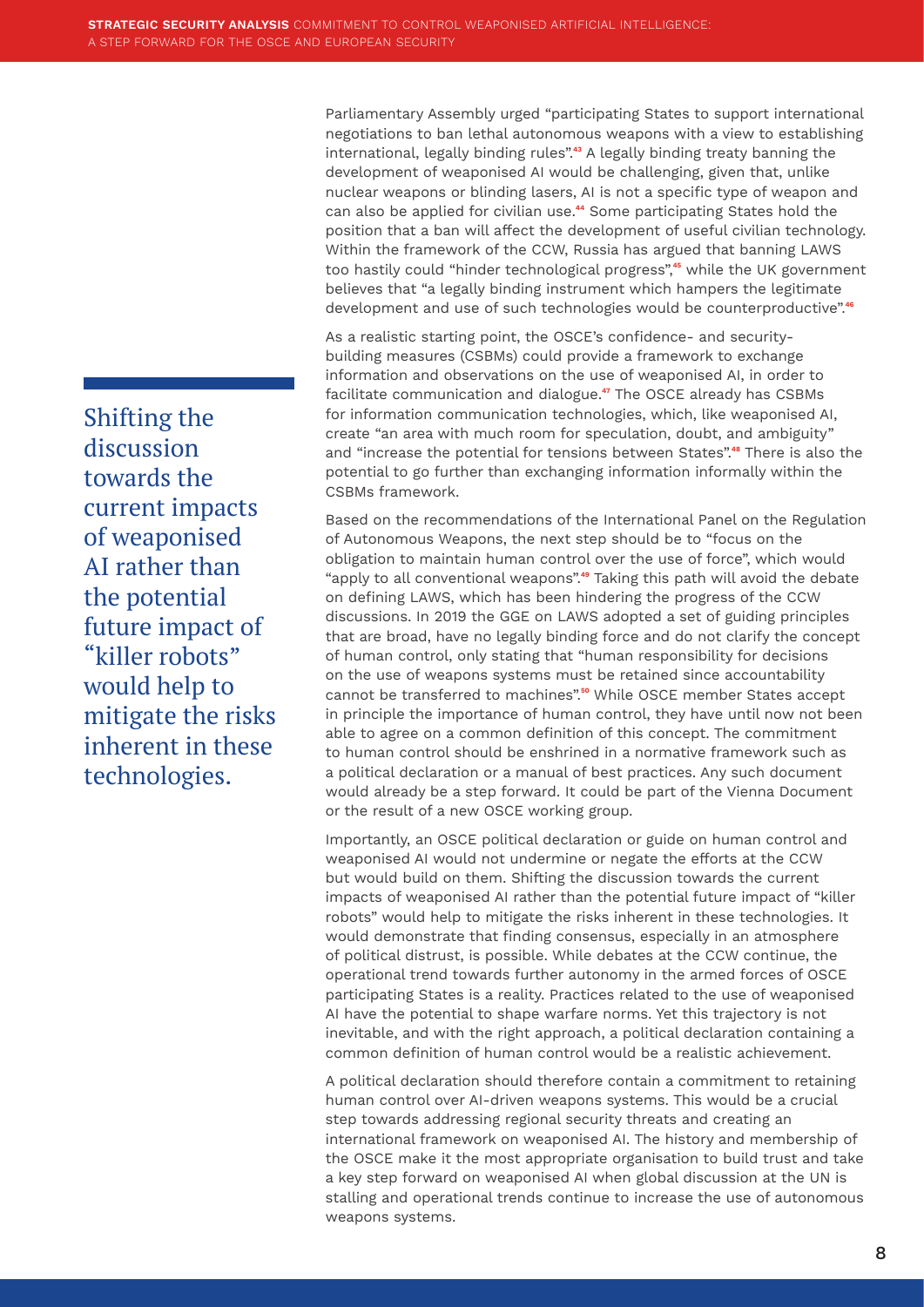#### **Conclusion**

Current practices related to the use of weaponised AI are already impacting European stability and security. Operational trends that reflect a reduction in the level of human control over weapons with increasingly autonomous features pose significant legal, ethical and security risks. Moreover, the lack of definition of LAWS and agreement on an appropriate level of human control among states creates uncertainty and potential misinterpretation. However, the trajectory of AI is not permanently set to be an "arms race". Finding a common agreement is a challenging, but not impossible task. The OSCE is a promising platform to build on the stalled discussions at the CCW, because it has a history of acting as a bridge between various perspectives of European security. It is an inclusive organisation that brings together the key developers of weaponised AI and players in European security. By debating this issue at the OSCE and agreeing on a political declaration containing a commitment to human control, participating States will address some of the risks of autonomous weapons systems and demonstrate the relevance of the OSCE in tackling the impact of modern technologies and their use in conventional weapons.

The OSCE is a promising platform to build on the stalled discussions at the CCW, because it has a history of acting as a bridge between various perspectives of European security.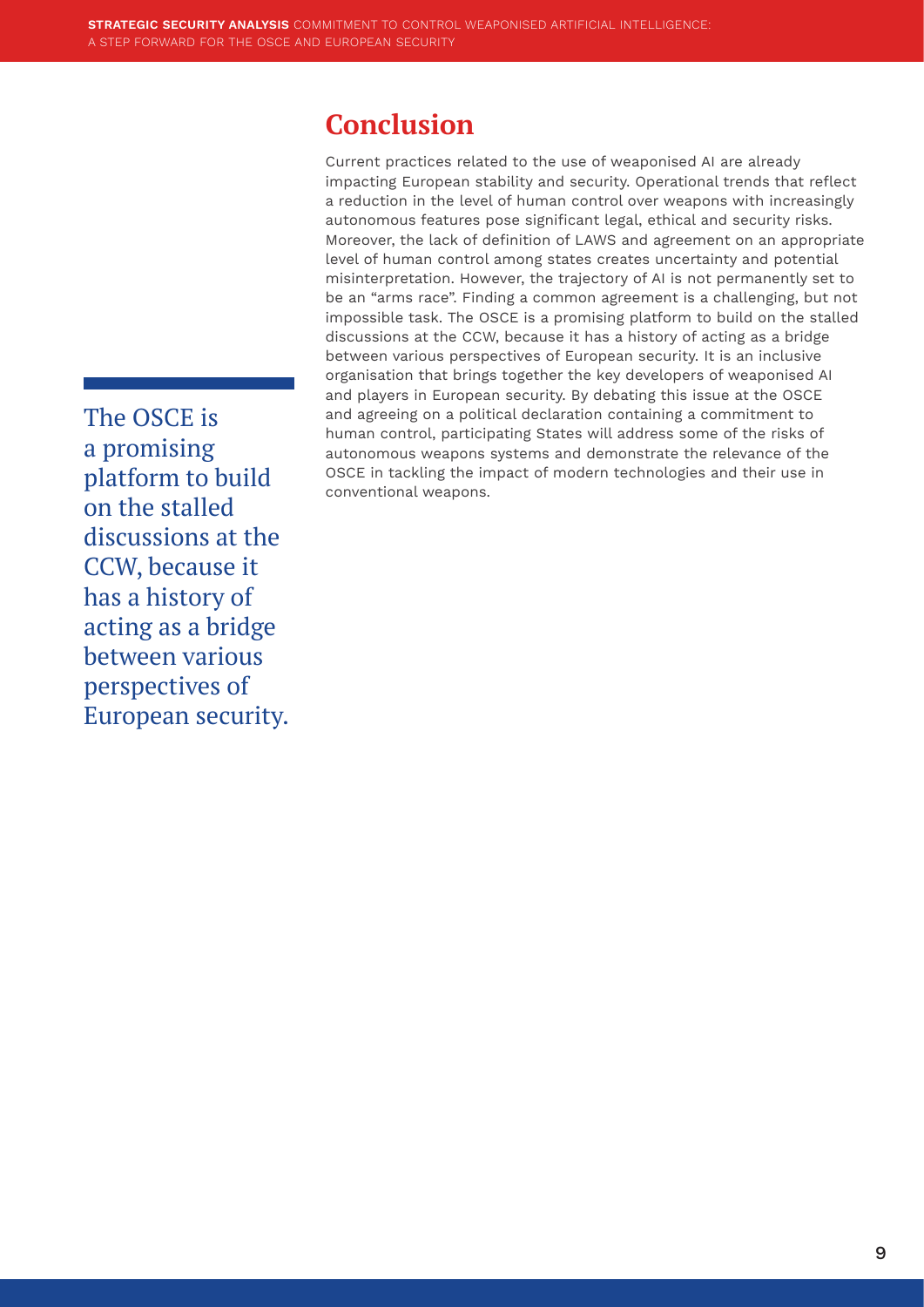### <span id="page-9-0"></span>**Endnotes**

- **1.** [TA](#page-3-0)SS, "Russia Launches Serial Production of Combat Robots", 21 May 2021, <https://tass.com/science/1292483>.
- **2.** [N](#page-3-0). Barotte, "Les Robots à l'orée du champ de bataille", *Le Figaro*, 21 June 2021, [https://www.lefigaro.fr/international/les-robots-a-l-oree-du-champ](https://www.lefigaro.fr/international/les-robots-a-l-oree-du-champ-de-bataille-20210621)[de-bataille-20210621.](https://www.lefigaro.fr/international/les-robots-a-l-oree-du-champ-de-bataille-20210621)
- **3.** UK government, "Global Britain in a Competitive Age: The Integrated Review of Security, Defence, Development and Foreign Policy", 16 March 2021, p.38, [https://www.gov.uk/government/publications/global-britain](https://www.gov.uk/government/publications/global-britain-in-a-competitive-age-the-integrated-review-of-security-defence-development-and-foreign-policy)[in-a-competitive-age-the-integrated-review-of-security-defence](https://www.gov.uk/government/publications/global-britain-in-a-competitive-age-the-integrated-review-of-security-defence-development-and-foreign-policy)[development-and-foreign-policy.](https://www.gov.uk/government/publications/global-britain-in-a-competitive-age-the-integrated-review-of-security-defence-development-and-foreign-policy)
- **4.** UK Ministry of Defence, "Science and Technology Strategy 2020", 2020, p.15, [https://assets.publishing.service.gov.uk/government/uploads/system/](https://assets.publishing.service.gov.uk/government/uploads/system/uploads/attachment_data/file/927708/20201019-MOD_ST_Strategy_2020_v1-23.pdf) [uploads/attachment\\_data/file/927708/20201019-MOD\\_ST\\_Strategy\\_2020\\_](https://assets.publishing.service.gov.uk/government/uploads/system/uploads/attachment_data/file/927708/20201019-MOD_ST_Strategy_2020_v1-23.pdf) [v1-23.pdf.](https://assets.publishing.service.gov.uk/government/uploads/system/uploads/attachment_data/file/927708/20201019-MOD_ST_Strategy_2020_v1-23.pdf)
- **5.** NSCAI (National Security Commission on Artificial Intelligence), *Final Report*, March 2021, p.77, [https://www.nscai.gov/wp-content/](https://www.nscai.gov/wp-content/uploads/2021/03/Full-Report-Digital-1.pdf) [uploads/2021/03/Full-Report-Digital-1.pdf.](https://www.nscai.gov/wp-content/uploads/2021/03/Full-Report-Digital-1.pdf)
- **6.** UNSC (United Nations Security Council), *Final Report of the Panel of Experts on Libya Established Pursuant to Security Council Resolution 1973 (2011)*, 8 March 2021, p.17, [https://undocs.org/S/2021/229.](https://undocs.org/S/2021/229)
- **7.** J. Vincent, "Have Autonomous Robots Started Killing in War?", The Verge, 3 June 2021, [https://www.theverge.com/2021/6/3/22462840/killer-robot](https://www.theverge.com/2021/6/3/22462840/killer-robot-autonomous-drone-attack-libya-un-report-context)[autonomous-drone-attack-libya-un-report-context.](https://www.theverge.com/2021/6/3/22462840/killer-robot-autonomous-drone-attack-libya-un-report-context)
- **8.** [Z](#page-3-0). Kallenborn, "If a Killer Robot Were Used, Would We Know?", *Bulletin of the Atomic Scientists*, 4 June 2021, [https://thebulletin.org/2021/06/if-a](https://thebulletin.org/2021/06/if-a-killer-robot-were-used-would-we-know/)[killer-robot-were-used-would-we-know/.](https://thebulletin.org/2021/06/if-a-killer-robot-were-used-would-we-know/)
- **9.** See V. Boulanin and M. Verbruggen, *Mapping the Development of Autonomy in Weapon Systems*, Stockholm International Peace Research Institute, 2017, [https://www.sipri.org/sites/default/files/2017-11/siprireport\\_](https://www.sipri.org/sites/default/files/2017-11/siprireport_mapping_the_development_of_autonomy_in_weapon_systems_1117_1.pdf) mapping the development of autonomy in weapon systems 1117 1.pdf.
- **10.** [I](#page-3-0). Bode, "Reflecting on the Future Norms of Warfare", AutoNorms Project, 25 June 2021, [https://www.autonorms.eu/reflecting-on-the-future](https://www.autonorms.eu/reflecting-on-the-future-norms-of-warfare/)[norms-of-warfare/;](https://www.autonorms.eu/reflecting-on-the-future-norms-of-warfare/) I. Bode and H. Huelss, "Autonomous Weapons Systems and Changing Norms in International Relations", *Review of International Studies*, Vol.44(3), 2018, pp.393-413.
- **11.** [N](#page-3-0). Sharkey, "Staying in the Loop: Human Supervisory Control of Weapons", in Nehal Bhuta et al. (eds), *Autonomous Weapons Systems: Law, Ethics, Policy*, Cambridge, Cambridge University Press, 2016, pp.23-38.
- **12.** I. Bode and T. Watts, *Meaning-less Human Control: Lessons from Air Defence Systems on Meaningful Human Control for the Debate on AWS*, Oxford and Odense, Drone Wars UK and Centre for War Studies, University of Southern Denmark, 2021, p.63, [https://dronewars.net/wp-content/uploads/2021/02/](https://dronewars.net/wp-content/uploads/2021/02/DW-Control-WEB.pdf) [DW-Control-WEB.pdf](https://dronewars.net/wp-content/uploads/2021/02/DW-Control-WEB.pdf).
- **13.** M. Senn and J. Troy, "The Transformation of Targeted Killing and International Order", *Contemporary Security Policy*, Vol.38(2), 2017, pp.175-211.
- **14.** C. Heyns, "Human Rights and the Use of Autonomous Weapons Systems (AWS) during Domestic Law Enforcement", *Human Rights Quarterly*, Vol.38, 2016, pp.350-378.
- **15.** P. Asaro, "Autonomous Weapons and the Ethics of Artificial Intelligence", in M.S. Liao (ed.), *Ethics of Artificial Intelligence*, Oxford, Oxford University Press, 2020, p.224.
- **16.** A. Sharkey, "Autonomous Weapons Systems, Killer Robots and Human Dignity", *Ethics and Information Technology*, Vol.21, 2019, pp.75-87; L. Suchman, "Algorithmic Warfare and the Reinvention of Accuracy", *Critical Studies on Security*, Vol.8(2), 2020, pp.175-187; L. Suchman, "Situational Awareness and Adherence to the Principle of Distinction as a Necessary Condition for Lawful Autonomy", 2016, [https://eprints.lancs.ac.uk/id/](https://eprints.lancs.ac.uk/id/eprint/86141/1/CCW_Autonomy_Suchman.pdf) [eprint/86141/1/CCW\\_Autonomy\\_Suchman.pdf](https://eprints.lancs.ac.uk/id/eprint/86141/1/CCW_Autonomy_Suchman.pdf).
- **17.** P. Scharre, "Autonomous Weapons and Operational Risk", Center for a New American Security, 2016, p.25, [https://s3.us-east-1.amazonaws.com/](https://s3.us-east-1.amazonaws.com/files.cnas.org/documents/CNAS_Autonomous-weapons-operational-risk.pdf?mtime=20160906080515&focal=none) [files.cnas.org/documents/CNAS\\_Autonomous-weapons-operational-risk.](https://s3.us-east-1.amazonaws.com/files.cnas.org/documents/CNAS_Autonomous-weapons-operational-risk.pdf?mtime=20160906080515&focal=none) [pdf?mtime=20160906080515&focal=none.](https://s3.us-east-1.amazonaws.com/files.cnas.org/documents/CNAS_Autonomous-weapons-operational-risk.pdf?mtime=20160906080515&focal=none)
- **18.** A. Holland Michel, *Known Unkowns: Data Issues and Military Autonomous Systems*, Geneva, United Nations Institute for Disarmament Research, 2021, p.11, [https://unidir.org/known-unknowns.](https://unidir.org/known-unknowns)
- **19.** T. Vestner, "Military Operations and Artificial Intelligence", Geneva Centre for Security Policy, 8 July 2021, p.8, [https://dam.gcsp.ch/files/doc/military](https://dam.gcsp.ch/files/doc/military-operations-and-artificial-intelligence)[operations-and-artificial-intelligence](https://dam.gcsp.ch/files/doc/military-operations-and-artificial-intelligence).
- **20.**D. Garcia, "Lethal Artificial Intelligence and Change: The Future of International Peace and Security", *International Studies Review*, Vol.20(2), 2018, pp.334-341; J. Altmann and F. Sauer, "Autonomous Weapon Systems and Strategic Stability", *Survival*, Vol.59(5), 2017, pp.117-142.
- **21.** M.C. Haas and S.C. Fischer, "The Evolution of Targeted Killing Practices: Autonomous Weapons, Future Conflict, and the International Order", *Contemporary Security Policy*, Vol.38(2), 2017, pp.281-306.
- **22.**[I](#page-4-0). Bode and H. Huelss, "The Future of Remote Warfare? Artificial Intelligence, Weapons Systems and Human Control", in A. McKay et al. (eds), *Remote Warfare: Interdisciplinary Perspectives*, Bristol, E-International Relations Publishing, 2021, p.220, [https://www.e-ir.info/2021/02/16/](https://www.e-ir.info/2021/02/16/artificial-intelligence-weapons-systems-and-human-control/) [artificial-intelligence-weapons-systems-and-human-control/](https://www.e-ir.info/2021/02/16/artificial-intelligence-weapons-systems-and-human-control/).
- **23.** M.M. Maas, "How Viable Is International Arms Control for Military Artificial Intelligence? Three Lessons from Nuclear Weapons", *Contemporary Security Policy*, Vol.40(3), 2019, p.286.
- **24.**V. Kozyulin, "Autonomous Weapons and the Laws of War", Valdai Discussion Club, 9 February 2021, [https://valdaiclub.com/a/highlights/](https://valdaiclub.com/a/highlights/autonomous-weapons-and-the-laws-of-war/) [autonomous-weapons-and-the-laws-of-war/.](https://valdaiclub.com/a/highlights/autonomous-weapons-and-the-laws-of-war/)
- **25.** [Bo](#page-4-0)de and Huelss, 2021, p.224.
- **26.**Ministère des Armées, "Discours de Florence Parly, Ministre des Armées\_ Intelligence artificielle et défense", 5 April 2019, [https://www.defense.](https://www.defense.gouv.fr/salle-de-presse/discours/discours-de-florence-parly/discours-de-florence-parly-ministre-des-armees_intelligence-artificielle-et-defense) [gouv.fr/salle-de-presse/discours/discours-de-florence-parly/discours-de](https://www.defense.gouv.fr/salle-de-presse/discours/discours-de-florence-parly/discours-de-florence-parly-ministre-des-armees_intelligence-artificielle-et-defense)[florence-parly-ministre-des-armees\\_intelligence-artificielle-et-defense](https://www.defense.gouv.fr/salle-de-presse/discours/discours-de-florence-parly/discours-de-florence-parly-ministre-des-armees_intelligence-artificielle-et-defense).
- **27.** Russian Federation, "Considerations for the Report of the Group of Governmental Experts of the High Contracting Parties to the Convention on Certain Conventional Weapons on Emerging Technologies in the Area of Lethal Autonomous Weapons Systems", September 2021, p.2, [https://](https://undocs.org/ccw/gge.1/2021/wp.1) [undocs.org/ccw/gge.1/2021/wp.1](https://undocs.org/ccw/gge.1/2021/wp.1).
- **28.**UK Ministry of Defence Counter Proliferation and Arms Control Centre, "Reply to the Letter to the UK Government: Human Dignity, Responsibility and Common Ground on Human Control", 4 January 2021, [https://](https://article36.org/wp-content/uploads/2021/01/UK-govt-reply-2020-LAWS.pdf) [article36.org/wp-content/uploads/2021/01/UK-govt-reply-2020-LAWS.pdf.](https://article36.org/wp-content/uploads/2021/01/UK-govt-reply-2020-LAWS.pdf)
- **29.**[R](#page-5-0)ussian Federation, 2021, p.2.
- **30.**French Permanent Mission in Geneva, "Written Contribution by France: Possible Consensus Recommendations in Relation to the Clarification, Consideration and Development of Aspects on the Normative and Operational Framework on Emerging Technologies in the Area of LAWS", June 2021, [https://reachingcriticalwill.org/images/documents/](https://reachingcriticalwill.org/images/documents/Disarmament-fora/ccw/2021/gge/documents/France.pdf) [Disarmament-fora/ccw/2021/gge/documents/France.pdf](https://reachingcriticalwill.org/images/documents/Disarmament-fora/ccw/2021/gge/documents/France.pdf).
- **31.** UK Ministry of Defence, "Joint Doctrine Publication 0-30.2: Unmanned Aircraft Systems", August 2017, p.13, [https://assets.publishing.service.gov.](https://assets.publishing.service.gov.uk/government/uploads/system/uploads/attachment_data/file/673940/doctrine_uk_uas_jdp_0_30_2.pdf) [uk/government/uploads/system/uploads/attachment\\_data/file/673940/](https://assets.publishing.service.gov.uk/government/uploads/system/uploads/attachment_data/file/673940/doctrine_uk_uas_jdp_0_30_2.pdf) [doctrine\\_uk\\_uas\\_jdp\\_0\\_30\\_2.pdf](https://assets.publishing.service.gov.uk/government/uploads/system/uploads/attachment_data/file/673940/doctrine_uk_uas_jdp_0_30_2.pdf).
- **32.**UK House of Lords Select Committee on Artificial Intelligence, "AI in the UK: Ready, Willing and Able?", 16 April 2018, p.105, [https://publications.](https://publications.parliament.uk/pa/ld201719/ldselect/ldai/100/100.pdf) [parliament.uk/pa/ld201719/ldselect/ldai/100/100.pdf](https://publications.parliament.uk/pa/ld201719/ldselect/ldai/100/100.pdf).
- **33.** P. Scharre, "Debunking the AI Arms Race Theory", *Texas National Security Review*, Vol.4(3), 2021, [https://tnsr.org/2021/06/debunking-the-ai-arms](https://tnsr.org/2021/06/debunking-the-ai-arms-race-theory/)[race-theory/](https://tnsr.org/2021/06/debunking-the-ai-arms-race-theory/).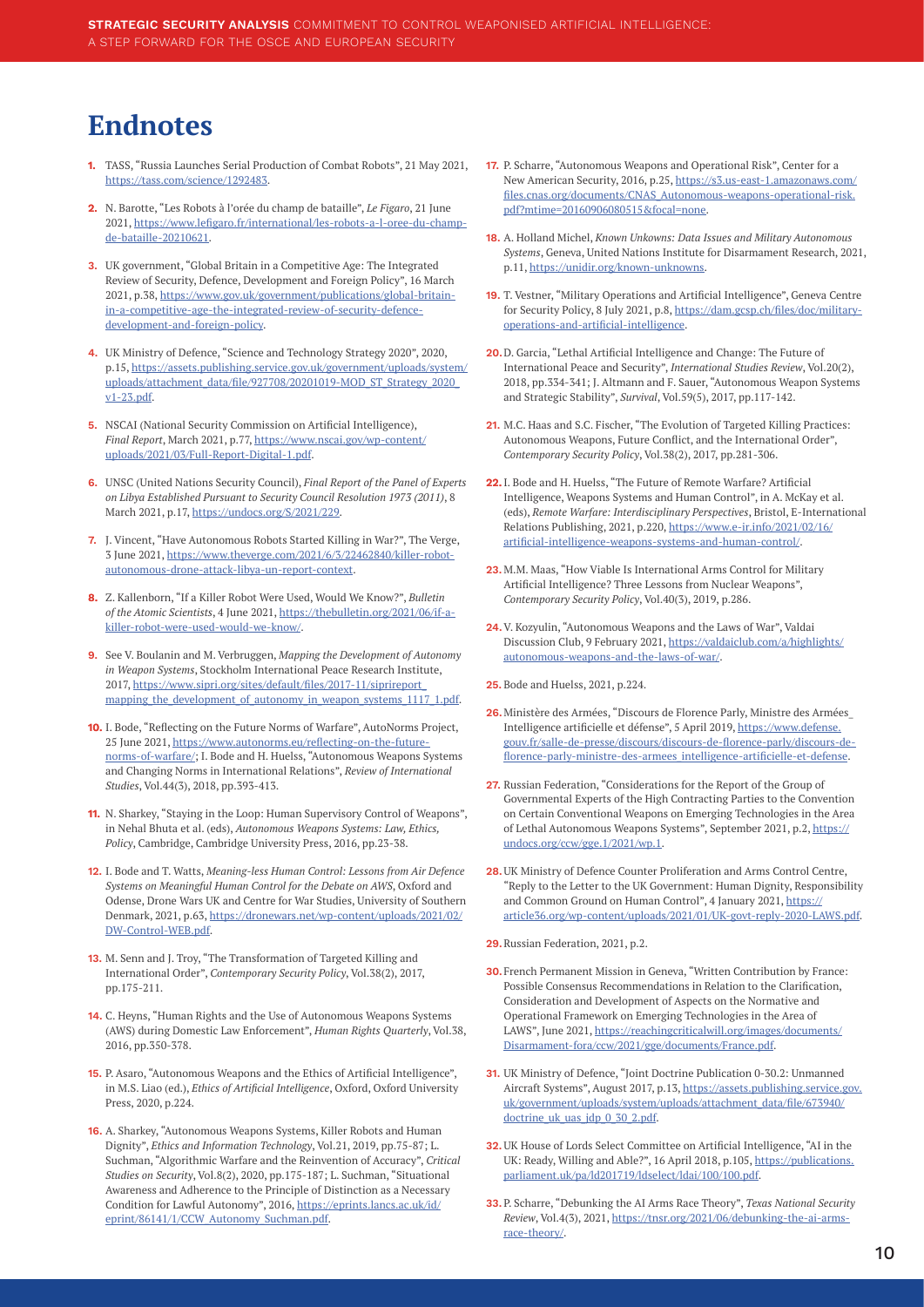- <span id="page-10-0"></span>**34.**J. Walters, "Biden Says US-Russia Relations at Low Point but 'We're Not Looking for Conflict'", *The Guardian*, 13 June 2021, [https://www.theguardian.](https://www.theguardian.com/us-news/2021/jun/13/joe-biden-russia-vladimir-putin-g7) [com/us-news/2021/jun/13/joe-biden-russia-vladimir-putin-g7](https://www.theguardian.com/us-news/2021/jun/13/joe-biden-russia-vladimir-putin-g7).
- **35.** E. Adler, "Seeds of Peaceful Change: The OSCE's Security Community-building Model", in E. Adler and M. Barnett (eds), *Security Communities*, Cambridge, Cambridige University Press, 1998, p.119.
- **36.**V. Rittberger et al., *International Organization*, 2nd edition, New York, Palgrave Macmillan, 2012, p.42.
- **37.** M.W. Mosser, "Embracing 'Embedded Security': The OSCE's Understated but Significant Role in the European Security Architecture", *European Security*, Vol.24(4), 2015, p.584.
- **38.**European Commission, "Europe Fit for the Digital Age: Commission Proposes New Rules and Actions for Excellence and Trust in Artificial Intelligence", 21 April 2021, [https://ec.europa.eu/commission/presscorner/detail/en/](https://ec.europa.eu/commission/presscorner/detail/en/ip_21_1682) [ip\\_21\\_1682](https://ec.europa.eu/commission/presscorner/detail/en/ip_21_1682).
- **39.**[N](#page-6-0)ATO (North Atlantic Treaty Organization), "Summary of the NATO Artificial Intelligence Strategy", 22 October 2021, [https://www.nato.int/cps/en/natohq/](https://www.nato.int/cps/en/natohq/official_texts_187617.htm) [official\\_texts\\_187617.htm](https://www.nato.int/cps/en/natohq/official_texts_187617.htm).
- **40.**G. Pourchot, "The OSCE: A Pan-European Society in the Making?", *Journal of European Integration*, Vol.33(2), 2011, p.183.
- **41.** E. Kropatcheva, "Russia and the Role of the OSCE in European Security: A 'Forum' for Dialog or a 'Battlefield' of Interests?", *European Security*, Vol.21(3), 2012, p.386.
- **42.**P. Dunay, "The OSCE in Crisis", Institute for Security Studies, Chaillot Paper no. 88, 2006, p.25, <https://www.iss.europa.eu/content/osce-crisis>.
- **43.**OSCE Parliamentary Assembly, "Luxembourg Declaration and Resolutions Adopted by the OSCE Parliamentary Assembly at the Twenty-eighth Annual Meeting", 2019, p.4, [https://www.oscepa.org/en/documents/annual](https://www.oscepa.org/en/documents/annual-sessions/2019-luxembourg/3882-luxembourg-declaration-eng/file)[sessions/2019-luxembourg/3882-luxembourg-declaration-eng/file](https://www.oscepa.org/en/documents/annual-sessions/2019-luxembourg/3882-luxembourg-declaration-eng/file).
- **44.**E. Rosert and F. Sauer, "How (Not) to Stop the Killer Robots: A Comparative Analysis of Humanitarian Disarmament Campaign Strategies", *Contemporary Security Policy*, Vol.42(1), 2021, pp.4-29.
- **45.**[R](#page-7-0)ussian Federation, 2021, p.2.
- **46.**[U](#page-7-0)K Ministry of Defence Counter Proliferation and Arms Control Centre, 2021.
- **47.** N. Egel, "Reducing Military Risks through OSCE Instruments: The Untapped Potential in the European Arms Control Framework", Strategic Security Analysis Issue 16, January 2021, [https://dam.gcsp.ch/files/doc/reducing](https://dam.gcsp.ch/files/doc/reducing-military-risks-through-osce-instruments-the-untapped-potential-in-the-european-arms-control-framework)[military-risks-through-osce-instruments-the-untapped-potential-in-the](https://dam.gcsp.ch/files/doc/reducing-military-risks-through-osce-instruments-the-untapped-potential-in-the-european-arms-control-framework)[european-arms-control-framework.](https://dam.gcsp.ch/files/doc/reducing-military-risks-through-osce-instruments-the-untapped-potential-in-the-european-arms-control-framework)
- **48.**OSCE, "Cyber/ICT Security", n.d., [https://www.osce.org/secretariat/cyber-ict](https://www.osce.org/secretariat/cyber-ict-security)[security](https://www.osce.org/secretariat/cyber-ict-security).
- **49.**iPRAW (International Panel on the Regulation of Autonomous Weapons), "Building Blocks for a Regulation on LAWS and Human Control: Updated Recommendations to the GGE on LAWS", July 2021, [https://www.ipraw.org/](https://www.ipraw.org/publications/building-blocks/) [publications/building-blocks/.](https://www.ipraw.org/publications/building-blocks/)
- **50.**GGE (Group of Governmental Experts) on Emerging Technologies in the Area of Lethal Autonomous Weapons Systems, *Final Report*, 25 September 2019, Annex IV, [https://undocs.org/CCW/MSP/2019/9.](https://undocs.org/CCW/MSP/2019/9)